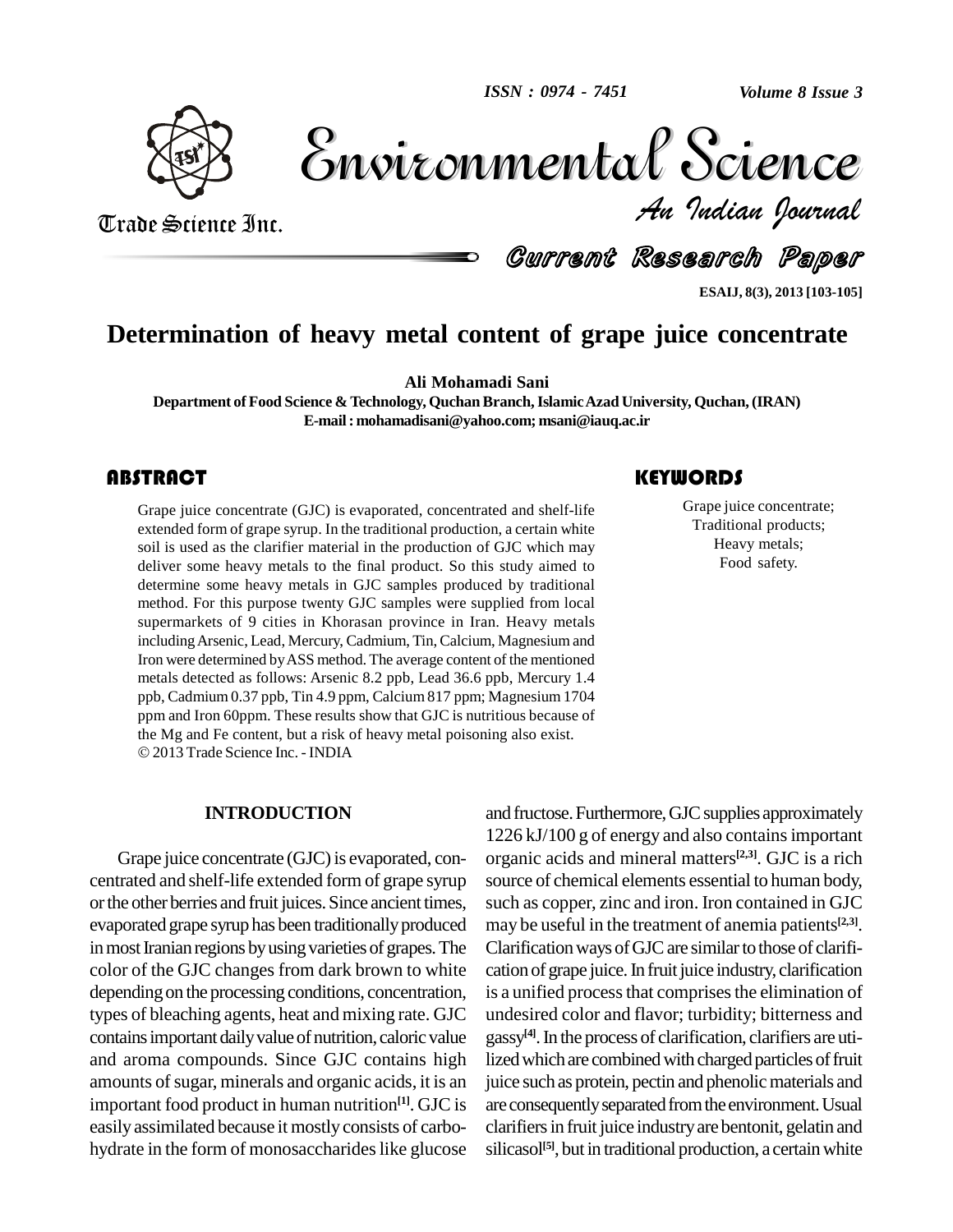# Current Research Paper

soil called GJCS is used as the clarifier material in the production of GJC. In addition to depositing suspending material, the soil neutralizes the acidity of the grape juice<sup>[6]</sup> but this soil might deliver some heavy metals to  $A_{\text{max}}$ the final product. So the aim of this study was to determine some heavy metals in GJC samples produced by traditional method.

#### **MATERIALSAND METHODS**

The GJC samples (20) were supplied from local supermarkets of 9 cities in Khorasan province according to TABLE 1. In this study the GJC samples had been prepared using a certain white soil called grape juice concentrate soil as the clarifier material. Heavy metals including Arsenic (As), Lead (Pb), Mercury (Hg), Cadmium (Cd),Tin (Sn), Calcium (Ca), Magnesium (Mg) and Iron (Fe) were determined byASS method.

Preparation of GJC Samples for Atomic Absorption Spectroscopy (AAS)

After mixing the samples very well to obtain homogenity, 10g of the samples weighed in a borosilicate glass beaker and the dry ashing method advised by Jorhem (1993) was applie **[7]**. Later, ash was diluted to 10ml with 10% of nitric acid (Merck).

#### **Preparation** of standards of trace elements

Five standards were set for the calibration of the AAS to determine trace elements. These concentrations were different from metal to another one. The calibration curve of well prepared standard and an accurate Atomic Absorption Spectrophotometer should present as a linear curve.

#### **Apparatus**

AnAnalytik Jena, ContrAA700AAS (Jena, Ger many) equipped with a GFAAS was used in the ex periments. Aspect CS Version 1.5.1 software was used. The operating parameters for working this element were set as recommended by the manufacturer.

#### **Statistical analysis**

The data of metals concentrations were analysed byExcell <sup>2007</sup> and results presented as <sup>X</sup>±SD.

#### **RESULTSAND DISCUSSION**

#### **Metals concentrationsin GJC samples**

Grape contains valuable minerals such as calcium  $(840–866$  ppm) and iron  $(50–100$  ppm). The high iron content makesit a recommended treat for anemia **[8]**. So we expect that grape juice concentrate to be rich of these minerals. In the production of GJC, the grape juice is concentrated about 5-6 times and we expect the nutritious metals to be increased in GJC as the same rate, but the results in TABLE 1 shows that the average content of calcium and iron was 817 and 60 ppm re spectively which is equal to the grape samples. However GJC composition deviates due to grape type and production conditions (such as equipments, filter aid,

| <b>Region</b>     | No. of samples As (ppb) Pb (ppb) Hg (ppb) Cd (ppb) Sn (ppm) Ca (ppm) Mg (ppm) Fe (ppm) |          |                  |                  |                  |       |      |      |     |
|-------------------|----------------------------------------------------------------------------------------|----------|------------------|------------------|------------------|-------|------|------|-----|
| Mashad            | 4                                                                                      | 7.5      | $\Omega$         | 1.2              | $\overline{2}$   | 40    | 910  | 2082 | 5   |
| Kashmar           | 2                                                                                      | 0.1      | 31.9             | 0.9              | $\boldsymbol{0}$ | < 0.2 | 210  | 1175 | 5   |
| Torbat-e-heydarie | 2                                                                                      | 10.1     | $\theta$         | 2.1              | $\boldsymbol{0}$ | 2.7   | 390  | 1890 | 78  |
| Qaaen             | 2                                                                                      | 9.9      | $\Omega$         | 0.1              | $\boldsymbol{0}$ | < 0.2 | 2540 | 2398 | 34  |
| Birjand           | 2                                                                                      | 3.1      | 218              | $\boldsymbol{0}$ | 1.3              | < 0.2 | 740  | 1292 | 30  |
| Bojnourd          | 2                                                                                      | 23       | 0.1              | 0.9              | $\theta$         | < 0.2 | 630  | 1058 | 18  |
| Gonabad           | 2                                                                                      | 20       | $\boldsymbol{0}$ | 2.2              | $\boldsymbol{0}$ | < 0.2 | 500  | 2250 | 331 |
| Oouchan           | 2                                                                                      | 0.1      |                  | 1.6              | $\theta$         | < 0.2 | 390  | 1270 | 11  |
| Sabzewar          | 2                                                                                      | $\Omega$ | 78               | 3.3              | $\theta$         | < 0.2 | 1040 | 1925 | 28  |
| Average           |                                                                                        | 8.2      | 36.6             | 1.4              | 0.37             | 4.9   | 817  | 1704 | 60  |
| <b>SD</b>         |                                                                                        | 8.6      | 73               | 1.1              | 0.75             | 13.2  | 698  | 507  | 104 |
| Maximum           |                                                                                        | 23       | 218              | 3.3              | 2                | 40    | 2540 | 2398 | 331 |

**TABLE 1: Heavy metals content of GJC samples**

*Indian Journal*